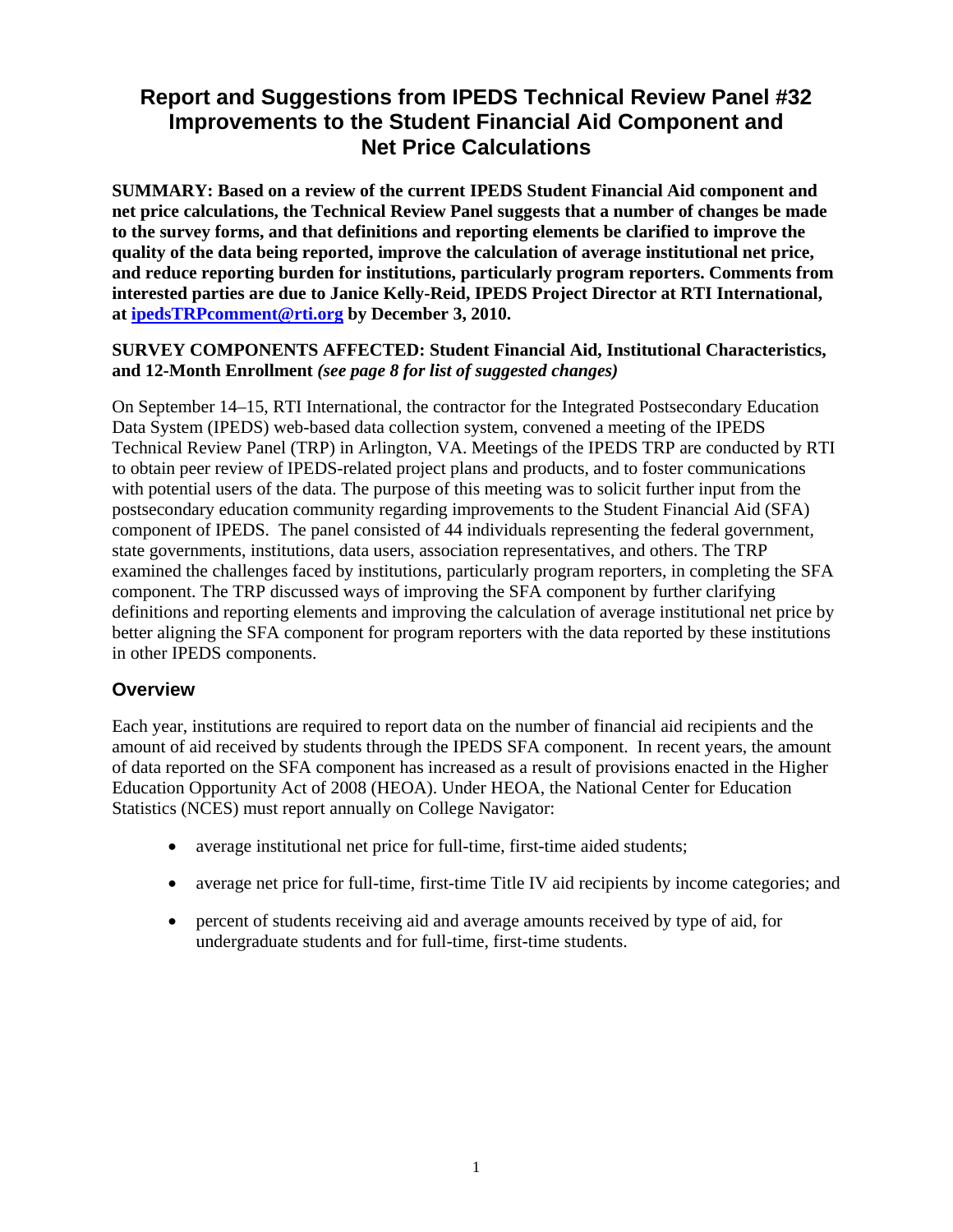In order to accomplish this, student financial aid data are collected for the following groups of students:



To calculate net price, NCES revised the SFA component during the 2009–10 collection year to include the necessary data elements. An IPEDS TRP held in October 2008 addressed many implementation issues and provided suggestions to NCES on how best to collect data to calculate net price as required by HEOA.

NCES is aware of the challenges faced by institutions, particularly program reporters, when reporting SFA data. IPEDS keyholders often rely on staff from the institution's financial aid office to complete or assist in completing the SFA component. These staff may not be familiar with key IPEDS concepts. As a result, confusion about terms and concepts presents a significant challenge in SFA reporting.

A recent GAO report noted the separate set of challenges faced by proprietary, technical, and career colleges when reporting SFA data.<sup>1</sup> These schools, typically referred to as program reporters in IPEDS, represent approximately one-third of all institutions reporting IPEDS data, and many are very small schools having no dedicated staff responsible for IPEDS reporting. In addition, these schools offer programs that enroll students on a continuous basis and have programs starting throughout the school year, presenting a considerable challenge when creating student cohorts.

Data providers recently indicated that the SFA component is the most burdensome component of IPEDS in terms of time needed to report. In response to the above concerns, the IPEDS TRP convened in September 2010 to discuss ways in which the SFA component could be improved to clarify definitions and reporting elements, improve the calculation of average institutional net price, and lessen reporting burden for institutions, particularly for program reporters.

 $\overline{a}$ 

<sup>&</sup>lt;sup>1</sup> U.S. Government Accountability Office. Higher Education: Institutions' Reported Data Collection Burden is Higher Than Estimated but Can Be Reduced Through Increased Coordination. GAO-10-871, Washington, DC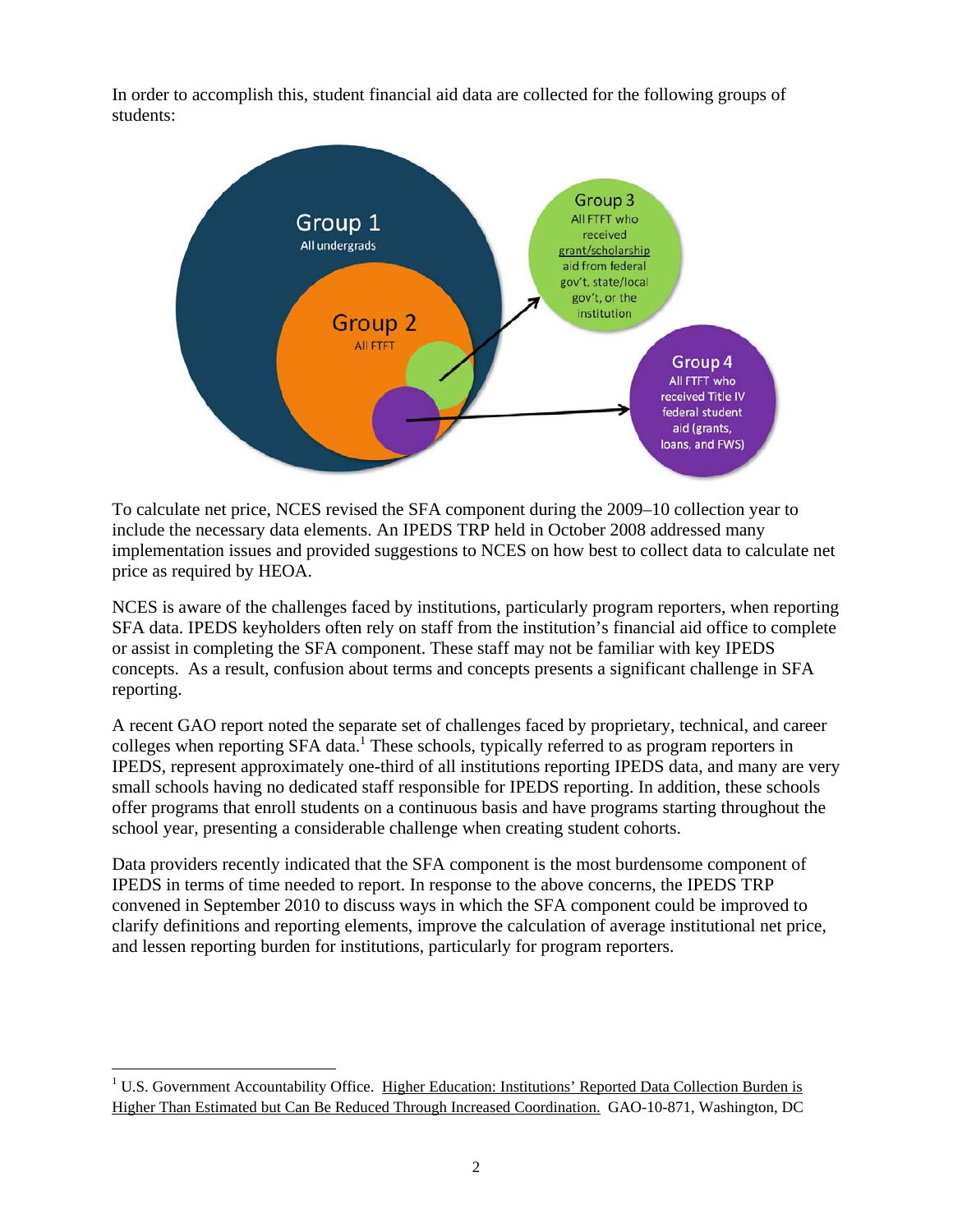Specifically, the panel was asked to examine the following items:

- issues affecting program reporters;
- the impact of awarding two Pell grants in one year on SFA reporting; and
- calculating net price for Title IV recipients.

### **Discussion Item 1: Issues Affecting Program Reporters**

### *Background*

Institutions complete different versions of the IPEDS components depending upon the predominant calendar system in which the institution operates, as reported on the IPEDS Institutional Characteristics (IC) Header component. Institutions are generally classified either as academic reporters or as program reporters, and this determines how they report data, as follows:

| <b>Comparison of IPEDS Reporting Across Components</b> |                                                                                                                                                |                                                                          |  |  |  |
|--------------------------------------------------------|------------------------------------------------------------------------------------------------------------------------------------------------|--------------------------------------------------------------------------|--|--|--|
|                                                        | <b>Academic Reporters</b>                                                                                                                      | <b>Program Reporters</b>                                                 |  |  |  |
| <b>Predominant calendar system</b>                     | Semester<br>$\bullet$<br>Trimester<br>$\bullet$<br>Quarter<br>$4 - 1 - 4$                                                                      | Differs by program<br>Continuous enrollment                              |  |  |  |
|                                                        |                                                                                                                                                |                                                                          |  |  |  |
| <b>Institutional Characteristics</b><br>(IC)           | Price data reported for<br>academic year                                                                                                       | Price data reported for largest<br>program by enrollment                 |  |  |  |
| <b>Student Financial Aid (SFA)</b>                     | Fall cohort = $Oct$ 15 or the<br>$\bullet$<br>institution's official fall<br>reporting date<br>Aid year $=$ academic year<br>٠<br>$(Sept-May)$ | Full-year cohort = Sept $1-$<br>Aug $31$<br>Aid year = Sept $1 - Aug$ 31 |  |  |  |
| <b>Graduation Rates (GRS)</b>                          | Fall cohort = Oct 15 or the<br>$\bullet$<br>institution's official fall<br>reporting date                                                      | Full-year cohort = Sept $1-$<br>Aug $31$                                 |  |  |  |
| 12-month Enrollment (E12)                              | July 1-June 30<br>OR.<br>Sept 1-Aug 31                                                                                                         |                                                                          |  |  |  |
|                                                        |                                                                                                                                                |                                                                          |  |  |  |

The reporting of SFA data by program reporters, and calculation of average net price for those institutions, is complicated by three factors. The panel was asked to address these issues.

- 1. The reporting period for cohort determination and aid year (September 1 to August 31) may not align with an institution's financial aid year or fiscal year, making it difficult to report for that period. Some IPEDS components use a different reporting period. In addition, some programs may overlap two aid years.
- 2. Program reporters report price of attendance data for their largest program based on enrollment, and student financial aid data on a 12-month aid year (from September 1 to August 31). When the largest program is not 12 months long, NCES must adjust the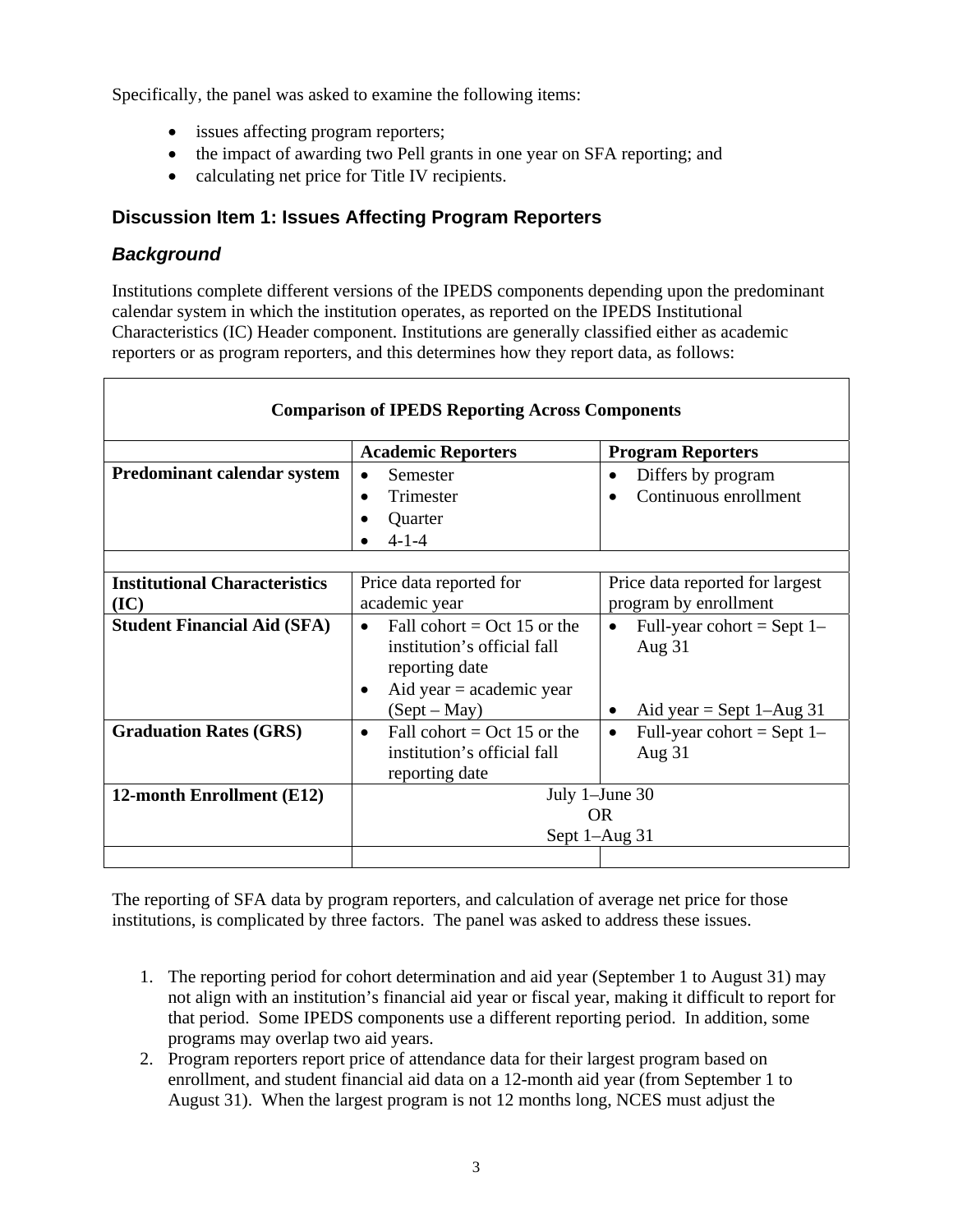financial aid reported, so that an average net price of attendance can be calculated for the duration of the program.

3. The student financial aid data for Groups 3 and 4 are collected for all full-time, first-time, degree/certificate-seeking students, regardless of whether they are enrolled in the largest program or not. This means that net price calculations for the institution's largest program contain aid received by students who are not enrolled in the largest program.

#### *Discussion*

Data providers have expressed the concern that the current SFA reporting period is too rigid and does not align with the start dates for their programs, making it challenging to create student cohorts for reporting data to IPEDS. Additionally, the length of each program at these institutions can vary from three weeks to one year or more, further complicating the identification of students in the time period defined by IPEDS.

The time period used for establishing a cohort and reporting student data in the SFA component aligns with the time period used for the Graduation Rates component. However, institutions are given a choice of two time periods for reporting data on the 12-month Enrollment (E12) component: September 1 to August 31 or July 1 to June 30 (which aligns with the federal financial aid year). A review of the 2008–09 E12 component indicates that the majority of both program and academic reporters (approximately 70 percent) selected the July 1 to June 30 time period for reporting data, indicating that that reporting period is easier for institutions to use. The panel suggested that the 12 month reporting period be changed to July 1 to June 30.

The calculation of an average net price for program reporters is currently difficult because the measures of price and student financial aid are not aligned. For example, consider an institution whose largest program has a length of 1,800 clock hours; other programs offered at the institution may have a length of 600 clock hours. As directed by current SFA instructions, this institution would combine the aid granted to the students in the 1,800-hour program with the aid granted for the 600 hour programs to report total aid received over 12 months by all full-time, first-time, degree/certificate-seeking students, regardless of the program in which those students are enrolled. The students in the 1,800-hour program could receive much larger aid awards than the students in the 600-hour program. The panel noted that this methodology does not convey a true measure of expected aid for a specific program or expected aid for an individual student.

Additionally, the price of attendance used in the net price calculation is the price of the largest program, not a composite measure including the price of multiple programs. Because the price of attendance reported is the price charged to students in a single program, and the aid reported is a combination of aid received by students in multiple programs, the panel noted that the net price calculation for program reporters is not a meaningful measure when applied to most schools.

An additional complication involves largest programs that are greater or less than 12 months. The IC component collects price of attendance for the largest program, the total length of the program, and the average number of months it takes a full-time student to complete the program. So, if the largest program has a total length of 15 months, the price of attendance measure includes 15 months of price.

However, SFA collects 12 months of financial aid data. Thus, before calculation of net price, NCES must convert the 12 months of reported SFA data to match the 15 month price of attendance. In the SFA Parts F and G calculations, NCES normalizes reported financial aid in terms of number of months to arrive at an average aid per month. If the largest program has a total length of 15 months,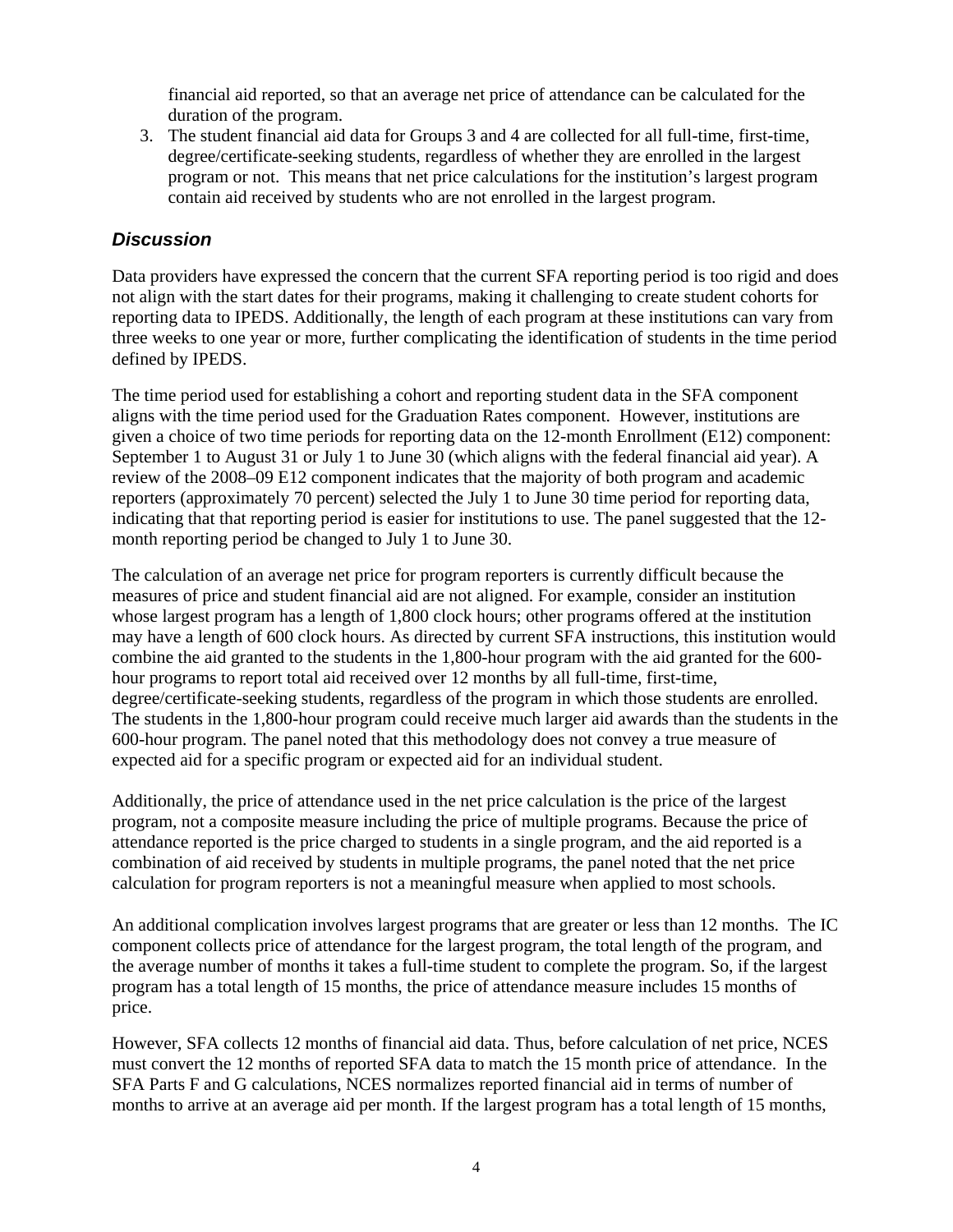NCES converts the 12 months of reported aid into 15 months of aid. Likewise, if a program has a length of 600 hours with a duration of 5 months to complete, NCES calculates 5 months of aid and applies this measure to the net price calculation.

The panel suggested that the price of attendance should be aligned with student financial aid data, using the largest program reported in the IC component. These items can be aligned by collecting SFA and IC pricing data for the institution's largest program for an academic year, defined by the institution, and by including only students enrolled in the institution's largest program in the net price calculations. As is currently the case, if the largest program changes in any given year, the institution must report 4 years of pricing data and 3 years of financial aid data on the new largest program.

The panel noted that legislation does not specify collecting aid for a 12-month period and discussed the impact of collecting aid awarded for a full 12 months for Groups 1 and 2. It was noted that institutions are already required to establish four SFA cohorts, and adding another variation (i.e., a 12-month reporting period for Groups 1 and 2, and an academic year reporting period for Groups 3 and 4), would complicate reporting, add a level of complexity, and increase burden substantially. The panel agreed that keeping a consistent reporting period (academic year) for aid across all four cohort groups of SFA simplifies reporting and minimizes reporting burden.

The panel also discussed other ways to decrease burden for program reporters. The panel agreed that allowing program reporters to report data on price of attendance earlier would potentially decrease burden. It was suggested that academic year pricing data for the institution's largest program could be submitted on either IC or SFA; if data are submitted on IC, they will be carried forward to SFA for the net price calculations.

### **Discussion Item 2: Awarding Two Pell Grants in One Year**

### *Background*

Another provision enacted in HEOA will affect data reported by all institutions in the SFA component. Under HEOA, students can receive up to two Pell grants in a single award year. The new policy is seen as a tool to help students accelerate degree or certificate completion. The panel was asked to address any issues this new policy will create in the reporting of Pell grants on SFA.

### *Discussion*

Because the TRP made the suggestion to collect price of attendance for an academic year for program reporters, and academic reporters currently report aid for an academic year, the aid received outside of the academic year would not be included. Likewise, if two Pell grants were awarded during a single academic year, then both would be reported. This method better aligns the price of attendance and aid for an academic year. The issue of how to report the awarding of two Pell grants in one year became moot and the panel agreed that no further action is necessary on this subject.

### **Discussion Item 3: Calculating Net Price for Title IV Recipients**

### *Background*

The calculation of net price for Title IV recipients by income category uses the average grant aid awarded to Title IV recipients in each income category. This is the average amount of aid reported in Part E of the SFA component for Group 4 students, and is calculated based on *all* Title IV recipients, which likely include students who receive only Title IV loans or students who receive only Title IV loans and Federal Work-Study but not grant aid. As a result, the net price calculations are potentially higher than if students who were awarded only Title IV loans and/or Federal Work-Study were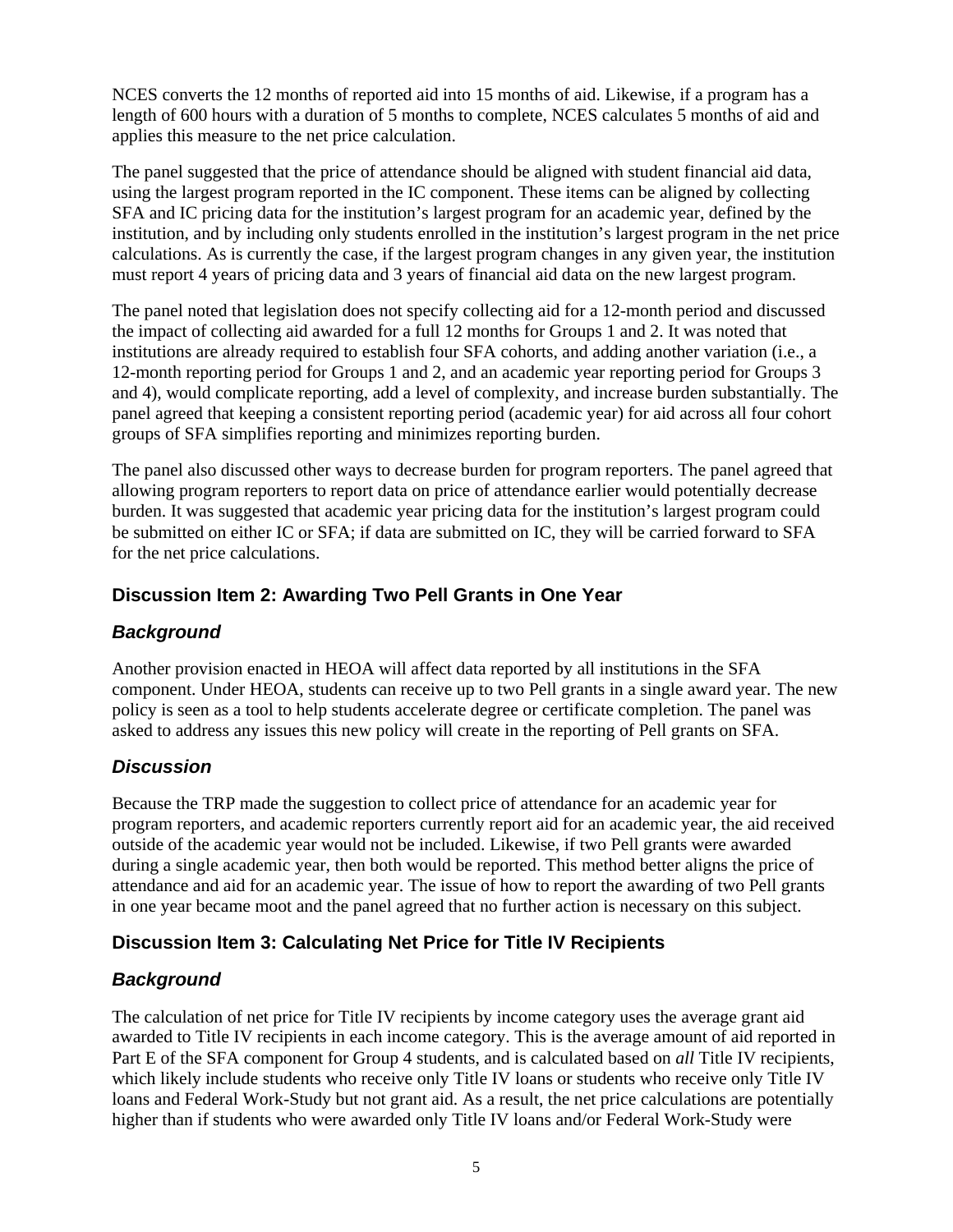excluded. The calculation is performed based on guidance from the Office of Postsecondary Education at the U.S. Department of Education, and results in the average net price numbers that must be displayed on College Navigator. The panel was asked to determine whether there is a need for a supplementary calculation that would include only Title IV grant recipients.

### *Discussion*

The panel suggested that institutions should report both the total number of students receiving *any Title IV aid* within each of the income categories and the number of students receiving *any Title IV grant aid* within each of the income categories. This would provide a distinction between students who received loan and work-study aid only and students who received any type of grant.

The panel discussed the following illustrative example: consider an institution that reports 200 students in column A; of those students, 50 received Title IV loans only and 25 received work-study or a combination of work-study and loans. If the total aid awarded was \$1,000,000, the average aid award as currently calculated by IPEDS would be \$5,000. If the average were based on grant aid recipients only, then the average aid award would be \$8,000, thus lowering the net price amount. The panel came to the consensus that the addition of this data item does not substantially increase burden because institutions already track the number of grant recipients in student financial aid databases.

**Group 4: students who are full-time, first-time degree/certificate-seeking undergraduates enrolled in the fall who received Title IV federal student aid, including federal grants or federal student loans.** 

| <b>Income Category</b> | Number of<br>students in<br>Group 4<br>receiving any<br><b>Title IV aid</b> | Number of<br>students in<br>Group 4<br>receiving any<br><b>Title IV grant</b><br>aid | <b>Total dollar amount</b><br>of grant or<br>scholarship aid<br>received by<br>students in Group 4 | Average dollar<br>amount of grant or<br>scholarship aid<br>received by<br>students in Group |
|------------------------|-----------------------------------------------------------------------------|--------------------------------------------------------------------------------------|----------------------------------------------------------------------------------------------------|---------------------------------------------------------------------------------------------|
|                        | (Column A)                                                                  | (New Column)                                                                         | (Column B)                                                                                         | (Column C)                                                                                  |
|                        |                                                                             |                                                                                      |                                                                                                    | (Col B / Col A)                                                                             |
| $$0 - $30,000$         | RV (reported)                                                               | <b>RV</b>                                                                            | RV                                                                                                 | CV (calculated)                                                                             |
| \$30,001-\$48,000      | <b>RV</b>                                                                   | RV                                                                                   | RV                                                                                                 | CV                                                                                          |
| \$48,001-\$75,000      | RV                                                                          | RV                                                                                   | RV                                                                                                 | CV                                                                                          |
| \$75,001-\$110,000     | <b>RV</b>                                                                   | RV                                                                                   | RV                                                                                                 | CV                                                                                          |
| \$110,001 and more     | RV                                                                          | RV                                                                                   | RV                                                                                                 | CV                                                                                          |

However, the panel suggested that NCES should not calculate a second set of average institutional net price by income category figures, because it would be confusing to have both the legislated version and the additional version posted and available to the public. Instead, the data collected in the new column should be available only through the IPEDS Data Center.

### **Additional Discussions**

**Counting aid:** According to the instructions for the SFA component, financial aid amounts are based on aid that "was awarded to, and accepted by, a student," not the amount actually disbursed to the student. The current definition was based on recommendations from an IPEDS TRP meeting held in October 2008. That panel recognized the distinction between aid offered to a student, aid awarded and accepted by the student, and aid disbursed to the student. Because students may be offered aid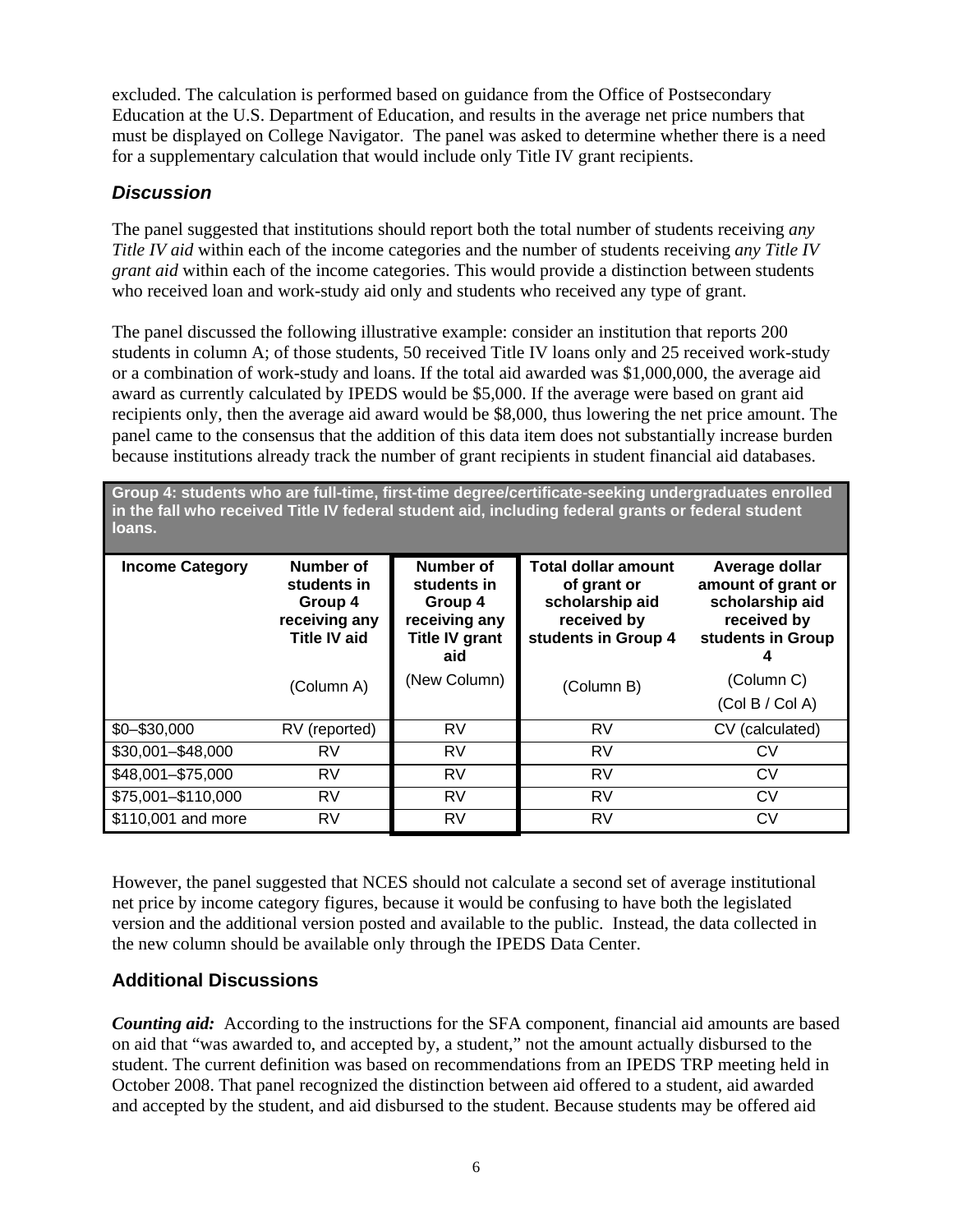that they do not accept or may leave an institution before their entire award is disbursed, the 2008 panel suggested that aid awarded and accepted would provide the most accurate measure of financial aid and would normalize comparisons of net price across institutions.

The panel discussed the distinction made between financial aid awarded to and accepted by a student and aid disbursed to a student. The panel suggested that the term "awarded" aid should be used throughout the instructions and survey materials instead of "awarded and accepted" or "received." The panel also expressed the need to review all instructions to ensure consistent and clear definitions.

*Negative net price:* The panel reviewed College Navigator screenshots and SFA worksheet data from the 2009–10 collection year. In several examples, calculated net price amounts included missing or negative numbers. The panel suggested that negative numbers should not be included on College Navigator and should be replaced with a zero or N/A, as determined by NCES. Additionally, the panel suggested prompting institutions to explain negative numbers with a system-generated edit or a context box.

*Summary screens:* To assist institutions with verifying data, NCES has already added a summary screen to all surveys, providing institutions with a summary of data that will be posted to College Navigator. Institutions are prompted to review the summary to ensure that data are accurate and if not, to revise the data before locking the component. Net price figures are included on the SFA summary screen.

*Training, information:* The panel also suggested increased access to resources for all individuals involved in providing data to IPEDS. NCES should encourage keyholders to take advantage of the data collection system function that allows them to identify and assign proxy (additional) users, and should consider allowing proxy users to be identified by component, so that targeted communications specific to the particular survey or component can be sent to those users. The panel also suggested that the AIR training web tutorials and other survey materials be linked directly from the data collection system; they currently are, and are available through the Help menu.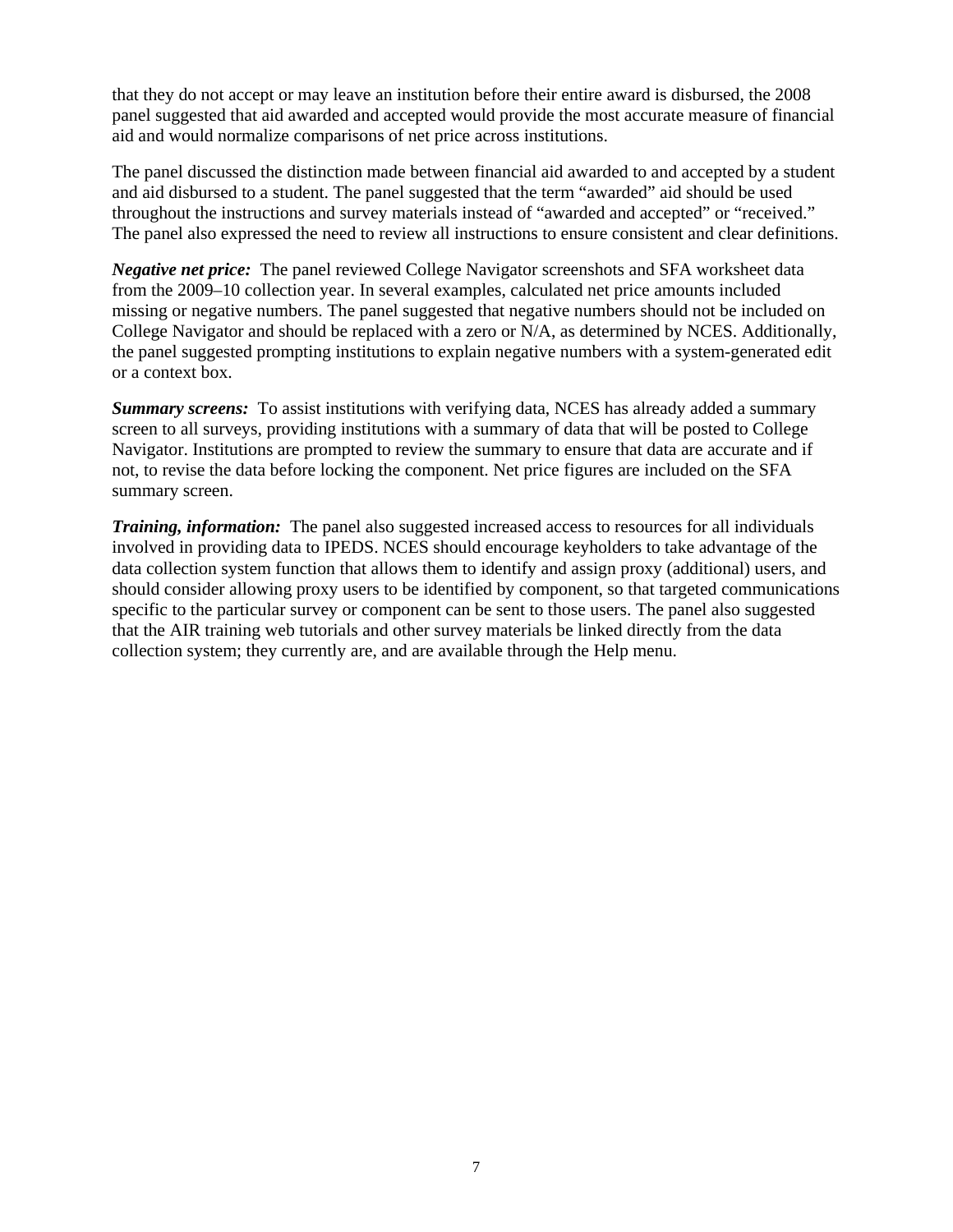# **Summary of Proposed Revisions to IPEDS SFA, IC, and E12 Components**

# **CHANGES SUGGESTED BY TECHNICAL REVIEW PANEL**

#### Revise **SFA data collection for all institutions** as follows:

- Revise SFA instructions so that institutions are directed to report "aid awarded," rather than "aid received" or "aid awarded and accepted," as they are currently instructed to do.
- Add an additional column to Part E to collect the number of students in Group 4 receiving any Title IV grant aid, by income categories.
- Institutions will be prompted to explain negative net price numbers with a data collection system-generated edit or a context box.

Revise **SFA data collection for program reporters** as follows:

- Collect data for Groups 1 and 2 for an academic year period, rather than a 12-month period. The institution will determine its own definition of academic year, so long as it falls within the 12-month reporting period covered.
- Change the definition of Groups 3 and 4 to include only those students enrolled in the institution's largest program.
- Collect data for Groups 3 and 4 for an academic year, for the institution's largest program. The institution will determine its own definition of academic year, so long as it falls within the 12-month reporting period covered.
- Change the full aid year reporting period to July 1–June 30. This is the 12-month period that the institutionally-defined academic year must fall within.

Revise collection **of IC pricing data for program reporters** as follows:

• In addition to the largest program pricing data currently collected, also collect pricing data for the largest program for an academic year. These data could be submitted on IC or on SFA.

Revise the **12-Month Enrollment component for all institutions** as follows:

• Eliminate the choice of reporting periods, so that all institutions report for the July 1–June 30 period. For program reporters, this will align E12 with SFA, and make cohort reporting for those two components consistent.